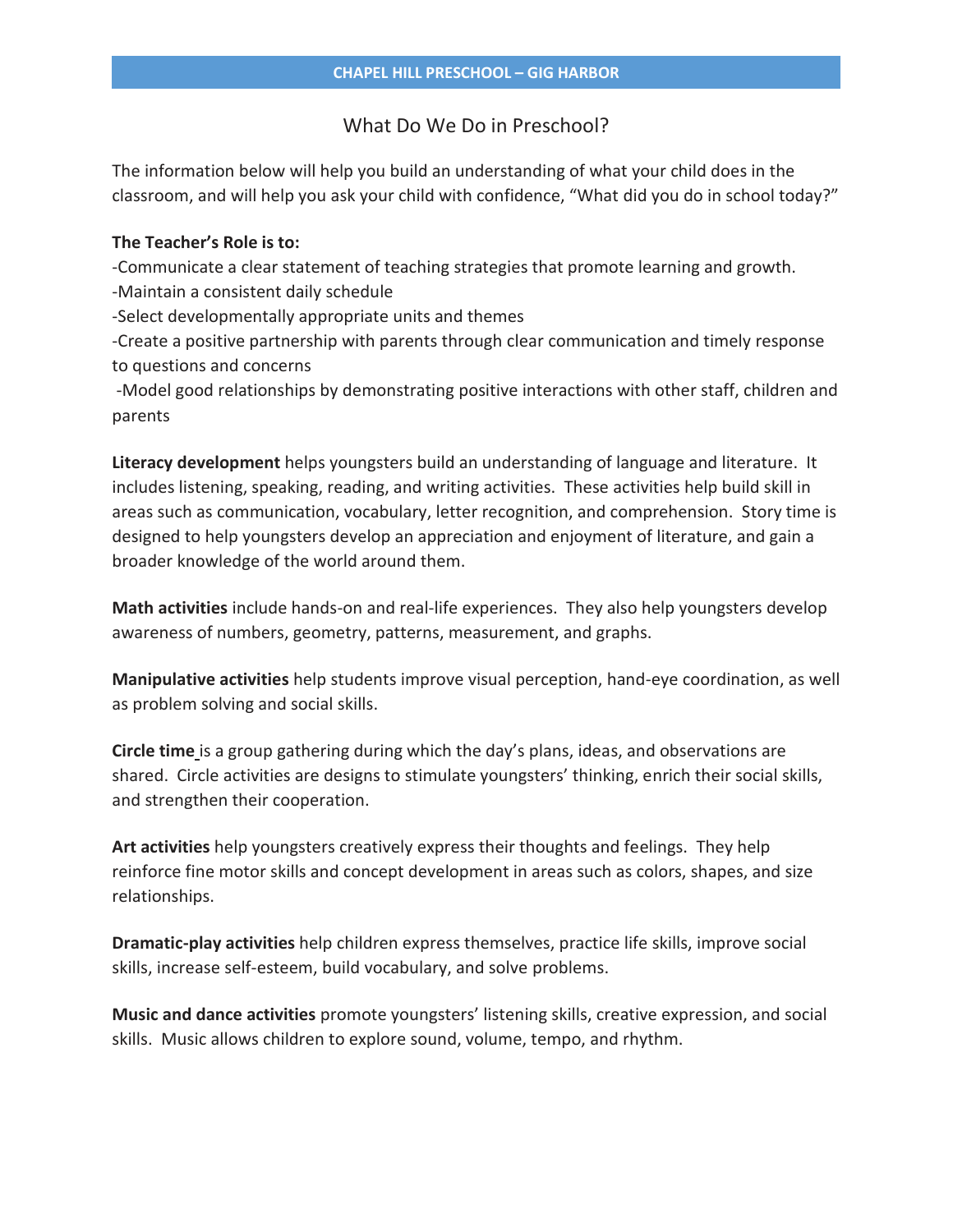**Science activities** offer children many hands-on opportunities for observation, exploration, investigation, making predictions, and experimentation.

**Sensory table activities** allow youngsters to experiment with textures and properties of different substances. These activities also promote the development of other skills, such as math, science, and language.

**Block play** gives children experience with many different concepts, such as shape and size discrimination, spatial relationships, number skills, balance, organization, cause and effect, and classification. Cooperative play skills, problem solving, and creativity are also promoted in block play.

**Gross-motor activities** give children the opportunity to use their large muscles, as well as their imaginations, as they engage in fun, healthy exercises.

**Fine-motor activities** help improve small-muscle development and hand-eye coordination, Some common items that can be used in developing skills include puzzles, laces, pegboards, writing tools, scissors, and glue.

**Discovery Learning** Our discovery learning environment promotes trust, growth, and independence as children discover and learn through play. This method improves student's abilities as independent thinkers, and encourages them to become life-long learners. Our teachers facilitate this environment by appropriate room arrangement, units and themes, interests, and interaction with children, teachers, parents and members of our community. Our curriculum is based upon current research on how children learn best and utilizes several early childhood curricula.

## The Physical Environment

We understand the importance of room arrangement and the selection, display and availability of materials in the room and on campus that support the development of trust, independence and initiative. You will see: Block/ construction/ building areas, table toy areas, art spaces, library and quiet spaces, dramatic play areas, sensory tables and tubs, Circle Time area, gym/indoor play spaces, outdoor play spaces, and the Chapel.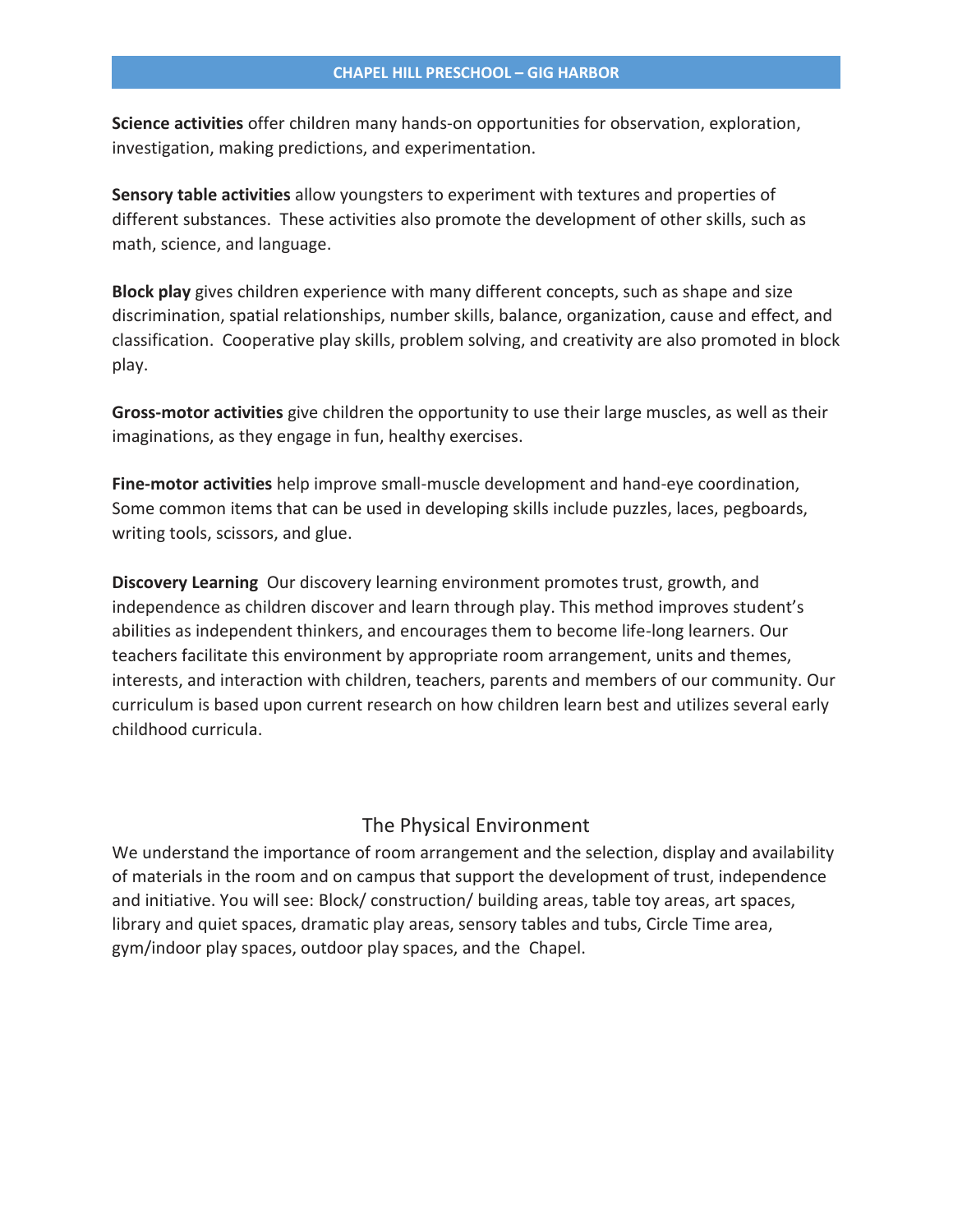# Curriculum Goals and Objectives

### Spiritual Growth

- **-**-Know that God is always with them
- -Learn Biblical truths and ways to practice them
- -learn to communicate God's love and joy to others

# Cognitive Growth

- develop a positive attitude toward learning
- be successful in "learning through play" activities
- make discoveries
- take risks to continue with a task after making a mistake

# Enhance Learning Skills

- ask questions and to recall experiences
- use developing perceptual/motor skills to explore and investigate the environment

# Expand Logical Thinking Skills

- identify similarities and differences (attributes) among objects (e.g., shapes, colors, sizes, textures)

- sort objects according to common characteristic (e.g., look alike, things that belong together)
- identify common characteristics of objects and events.
- arrange events in a sequence (e.g., what happened first, second, and last)
- arrange objects in a series, (e.g., smallest to largest)
- recognize patterns and be able to repeat them
- describe simple cause and effect relationships on the basis of concrete experiences
- identify solutions to problems

# To Acquire Concepts and Information That Lead to a Better Understanding of the Immediate

World -- demonstrate a beginning understanding of time concepts (sequence of the day's activities: yesterday, today, and tomorrow)

- use concepts of quantity, volume, and mass to describe activities
- identify and use the names of objects and things in the environment
- make comparisons (e.g., more/less, larger/smaller, taller/shorter)
- identify and use words to describe the characteristics of objects (e.g. colors, sizes, shapes)
- identify where objects exist in space (below, inside, under)
- use numbers in correct sequence and to begin to match one to one correspondence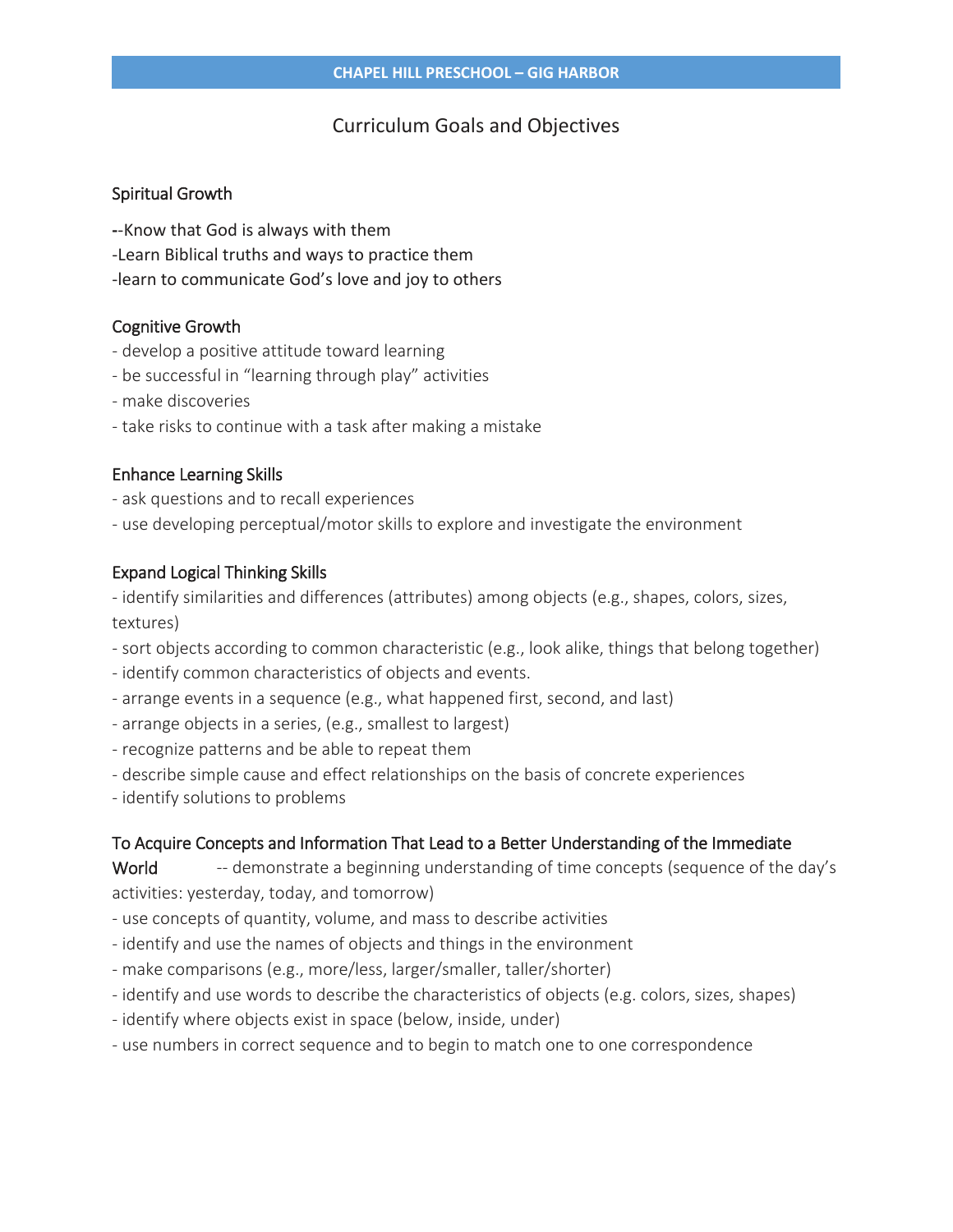### To Expand Verbal Communication Skills

- show an interest in pre-reading and reading
- gain a mastery of grammar (e.g., word order, word selection and articulation)
- follow simple directions
- use words to explain ideas and feelings
- talk with other children during daily activities
- participate in group discussions

### **To Acquire Beginning Written Communication Skills**

- make increasingly representational drawings
- become aware that writing communicates ideas
- move from scribbling (watch for circles, crosses and parallel lines)
- using letters and numbers
- recognize written names, and words
- print one's name
- demonstrate an interest in using writing tools for a purpose

## Socio-Emotional Growth

#### **Build a Sense of Self-Esteem**

- be aware of personal identity (e.g., define oneself in terms of name and physical appearance)
- identify oneself as a member of specific family's and cultural group
- demonstrate confidence in growing abilities (e.g., self-care)
- demonstrate increasing independence
- exhibit a positive attitude toward life
- learn that God is always with us
- demonstrate interest and enthusiasm in classroom activities
- take initiative to try new activities
- demonstrate trust in adults
- be able to separate from parents
- participate in routine activities easily

#### **Demonstrate Cooperative, Pro-Social Behavior**

- seek out adults and children, and to respond to comfort, love, and appropriate affection
- identify and appreciate differences
- accept some responsibility for maintaining the classroom environment
- help others in need
- respect the rights of others